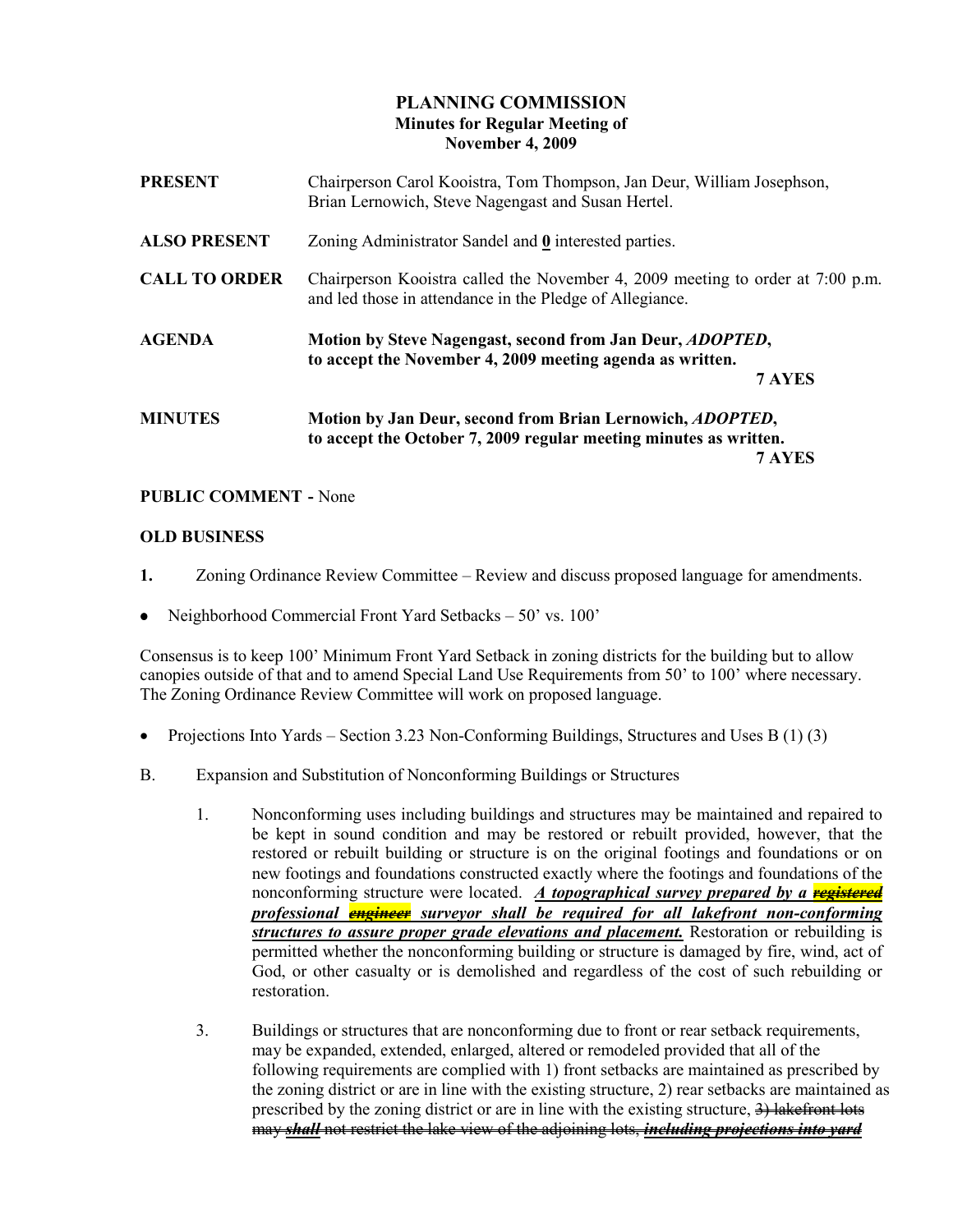setbacks, 4) all side setbacks are within the requirements of the zoning district, 5) lot coverage requirements are maintained, 6) building height requirements are maintained.

Consensus is B  $(1)$  is fine as amended, however, B  $(3)$   $(3)$  should read: 3) lakefront structures including projections into yard setbacks shall not restrict the lake view of the adjoining lots. The Zoning Ordinance Review Committee will continue to work on proposed language such as to determine what the view is and where to measure from.

- Filling of Land Section 3.18
	- 10. The permittee (applicant) is cautioned that grade changes resulting in increased runoff onto adjacent property is subject to civil damage litigation.
	- 11. Up to three hundred (300) yards of clean fill sand or topsoil for the purpose of a septic system, driveway, or landscaping may be imported without a permit provided it is for immediate use. Culverts will be placed at all natural drainage courses or other waterways.

Consensus is that 10. should read: The permittee (applicant) is cautioned that grade changes resulting in increased runoff onto adjacent property may be subject to civil damage litigation.

• Septic and Well Requirements

Consensus is to keep the 100' setback from streams and creeks in the zoning districts, however, to amend the language to read: No buildings shall be permitted within 100' from any streams and creeks. Also, no septic tanks, tile fields or similar waste facility shall be permitted within 100' from any streams and creeks unless specifically mandated by the County Environmental Health Officer.

• Driveway Requirements

Each building site is to be serviced by a driveway. Driveways shall be constructed of gravel, concrete, asphalt, crushed limestone, crushed concrete, slag or other comparable material as may be approved by the township. All new driveways must have a cleared driving area throughout their entire length to a width of 12 feet and a height of 12 feet not less than twenty feet and an unobstructed vertical clearance of not less than 13 feet 6 inches to be consistent with the current International Fire Code requirements as adopted by the Township Board. Driveways shall not be closer than 80 feet to an intersection, except for exceptional circumstances as approved by the Fruitland Township Board or their designated representative and the Muskegon County Road Commission. Except for building sites on private streets, an approved driveway permit must be obtained from the Muskegon County Road Commission (MCRC) and submitted to the Building Inspector prior to the issuance of a building permit.

Consensus is to not strike the width and height requirement and to insert what is consistent with the current International Fire Code requirements. Recording Secretary Garvey will review the current International Fire Code requirements and insert the width and height.

• Zoning Violation Penalties – Section 20.09

#### SECTION 20.09 REMEDIES AND ENFORCEMENT

Any person, including an agent, in charge of any structure or land who violates, disobeys, omits, neglects or refuses to comply with or resists the enforcement of any provision of this Ordinance or any amendment thereof, shall be punishable by a fine of up to **of not less than Seventy-Five Dollars (\$75) nor more than** Five Hundred Dollars (\$500), or imprisonment in the county jail for up to ninety (90) days, or both. Each day a violation continues shall be deemed to be a separate offense. In addition to criminal sanctions, the Township or any owner of real estate within the Township may institute an appropriate court proceeding to